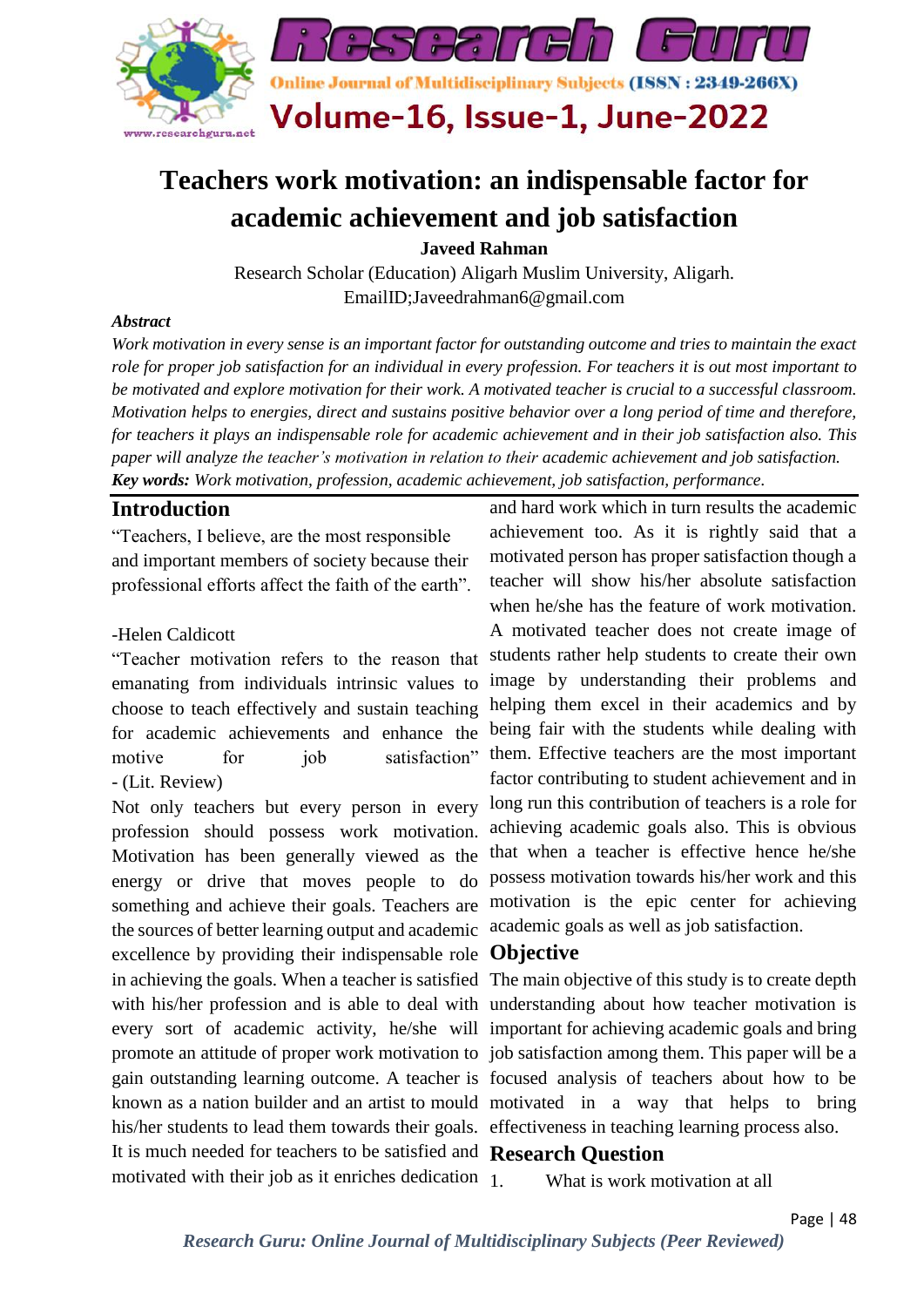- 2. What are the best outcomes of teachers work important to you. Therefore, reward is said to be motivation?
- 3. What is the exact role of teacher motivation in **Teacher's work motivation** classroom?
- 4. What is the relation between teacher motivation and academic achievement?
- 5. What is the relation between teacher motivation and job satisfaction?

#### **Methodology**

information (secondary) has been extracted from career. "In the process of working to achieve various research publications, reports, journals, educational goals, it may be observed that the books, newspapers etc. Internet sources, websites motivation of teachers is lower and their stress were also got consulted for the study.

### **Rationale**

This is an original piece of work and a depth understanding about teacher's motivation and its role to bring job satisfaction and generate successful platform for achieving academic goals. This paper is a scientific as well as systematic work on different research proposals, thesis, journals and articles. The collected work of this paper will be a source for meeting the needs of researchers and educationists in their proposed work related to this.

### **What is work motivation?**

An intrinsic as well as extrinsic stimulus that originates individual's exact work related behavior and configures the proper dedication related to work. Work motivation is a boost factor in every field to accumulate effectiveness, quality, authentication and dedication in work. It is a desire of willingness to make an effort in ones work. In contrast, extrinsic motivation means you are doing something because of some external forces. An individual is not doing that activity because he wants to do, but because he/she is seeking some external reward. This reward may be greater self-esteem, approval from the others, or some other basic human need. And simply, intrinsic motivation means you are doing something because you want to do it. Hence, the task or activity is somehow meaningful or

internally-driven (intrinsic).

For an outstanding learning output and achieving better results it is vital for teachers to be motivated and explore motivation. As it is known that teachers have a very tough job and have to deal with lots of difficult tasks, work

This study is mainly analytical in nature. The load, students and number of people in their levels are higher than those of individuals working in other fields" (Gokce, 2010; Jesus and Conboy, 2001). If teacher's level of stress is higher, some would think the motivation level of teachers would be low. However, the type of stress teachers get can be good stress, which is pushing then to work toward their goals and have their entire class succeed. In fact, it can be noted that stress can be a positive motivational factor. Positive motivational factors will increase the teacher's performance level, thus helping their students to succeed as well. According to Henderson-Sparks (1995) and Gokce (2010), the factors that decrease the teachers level of performance are the absence of motivation in them, fatigue, and personal crisis. Teachers work motivation includes both their intrinsic as well as their extrinsic motivation, both are much important for their increasing performance level in the school. When a teacher will be motivated with his/her work he/she creates a unique platform in teaching as well as administrative roles. His/her intrinsic motivation leads toward the psychological satisfaction that is willing to do the work with scientific and systematic characters and also enriches the features of empathy, sympathy, hard work. Self-esteeming of teachers is working as a leading factor in promoting motivation intrinsically. Providing facilities, good payment makes a teacher extrinsically motivated. He/she gains proper satisfaction which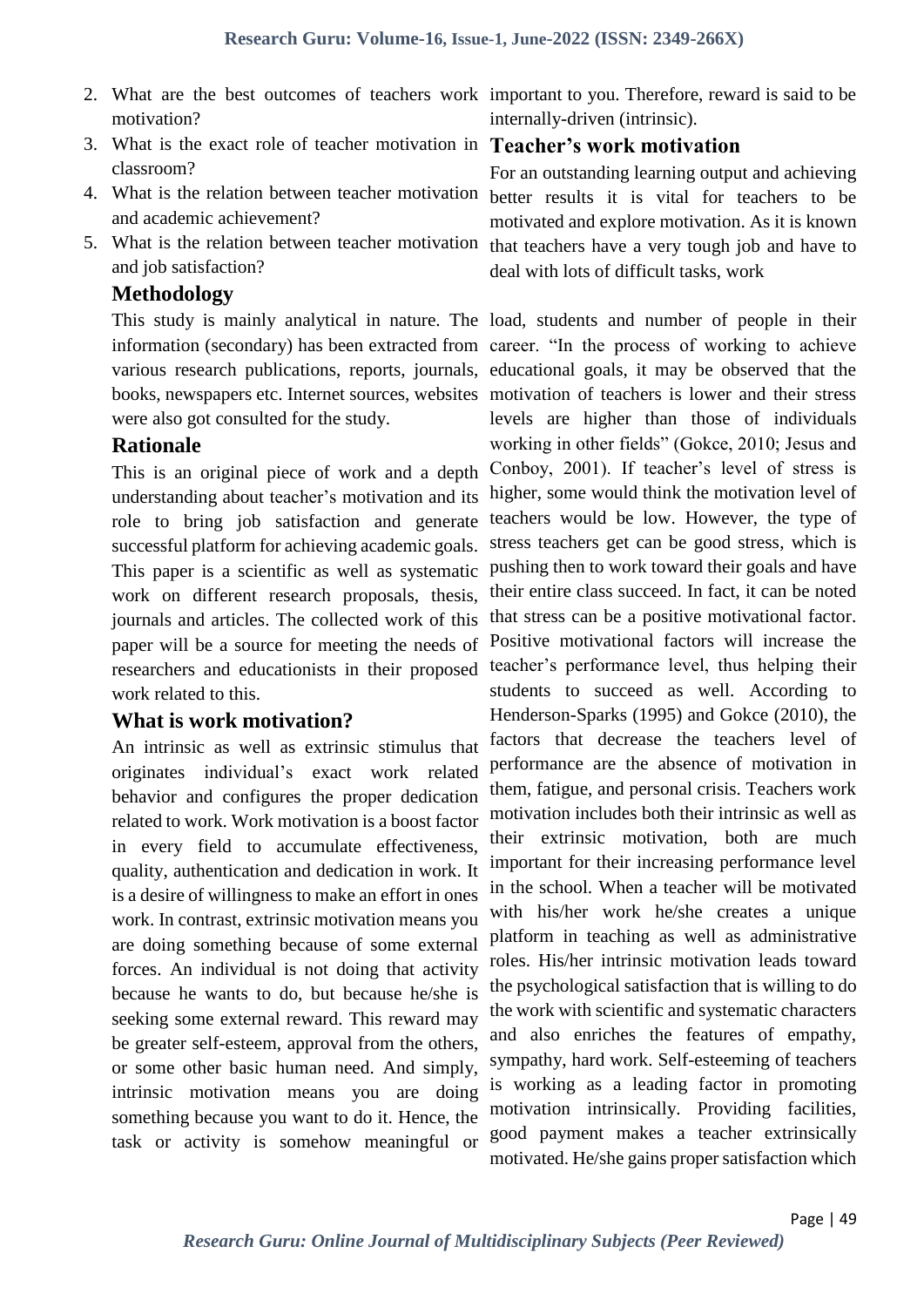level.

### **Importance** of teachers **motivation**

As per the education agenda 2030 states that providing a quality education lies at the heart of the education and that is motivation of teachers. Achieving this goal will require well qualified, trained, adequately remunerated and motivated **academic achievement** teachers, (UNESCO, 2016:30). However, global Academic achievement not only included the trends indicate that teacher motivation has been student performance in the school but all falling in recent years, leading to teacher curricular as well as co-curricular achievements. shortages (Crehan, 2016; UNESCO IICBA, It includes administrative processes, teachers 2017). Work motivation of teachers playing an role, classroom management, assembles, teacher important role in teacher performance, reversing student relationship, examinations, teaching this trend is critical to maintaining quality methods, seminars, symposiums etc. The main teaching and thus positively impacting student and important origin of all these said activities is learning outcomes (TTF, 2016; World Bank, one and only teacher who works for all these 2018). Motivating teachers with the proper processes. Hence, when a teacher will be incentives is key to achieving sustainable motivated he/she will show cooperation and development goal (SDG). It is mainly the highly satisfaction with his work which leads satisfaction of teachers with their work which him/her toward good performance level and motivates them and makes them work motivated. therefore this performance will be a great source It is much important that a teacher should be for achieving academic goals. Motivation motivated and satisfied with their work. A teacher develops competencies, innovation, ideas, will adopt a positive way of dealing with his positivity, rationality etc. it is crucial for a for a students and school related activities when he/she teacher to be motivated but motivation is most has a proper satisfaction with his/her work. Hence important for a teacher which helps him/her in it is out-most important for a teacher to be every sort to approach high performance level and motivated with his/her work for promoting promote outstanding results. Work motivation of outstanding learning outcome and also to enhance a teacher is directly proportional to the academic better performance level. Although motivation is achievement. When a teacher is having proper very necessary in any field we work, in your daily satisfaction with his/her work he/she will have routine to do great things. If you are not motivated good motivation power hence mould his students to do something, you cannot give your best in that with diverse knowledge, cooperate with field. Teaching is a very important field as our administration, and show his/her dedication to future development of our nation is in the hands school. With all these attributes like motivation, of teachers. If they themselves are not motivated, satisfaction, performance etc. a teacher become a how will they motivate the students to achieve source to fulfill all the needs of a school. Hence great success and how to do great things in their teacher's motivation is an indispensable factor for life? Whatever the students learn is all depends on academic achievement. teachers how they impart knowledge to them. If a **Teachers work motivation and job**  teacher creates curiosity in the minds of students, **satisfaction**evoke their interest in the studies therefore we

leads him/her towards the absolute performance expect a good future for our nation and thus it is possible only when teachers are themselves works motivated. Teachers work motivation is as important as teacher is important for teaching learning process. Work motivation in teachers is like fuel in the engine to generate energy for action.

# **Teachers work motivation and**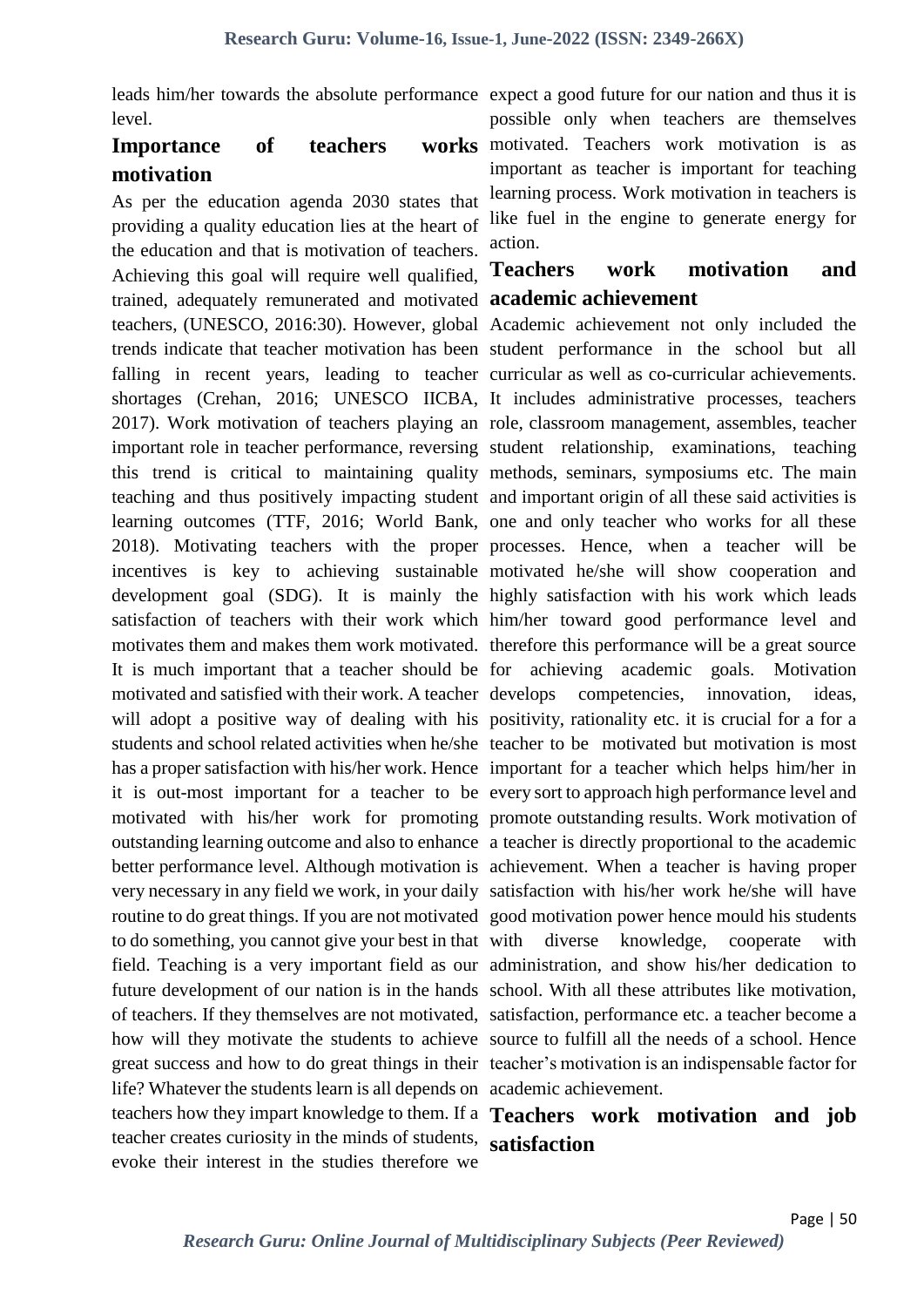profession. One will be satisfied when he/she has motivation which leads him/her to his absolute a his/her own kind of profession to work. We are satisfaction. Motivation is when you are perfectly not sure that a person will be satisfied if he/she connected with your goal. Teachers motivation is wants to go with technical field but he will be most important factor for creating a way towards forced to be with teaching field. Same like as if a gaining appropriate satisfaction in his/her job. Job student wants to opt science but his/her parents satisfaction is the end point of every professional give suggest him/her to opt arts which in turn person when he/she has his power of motivation disturbs his/her satisfaction and decreases with that profession. Hence teachers work motivation power too. Everyone has his/her own motivation is an indispensable factor for his/her aim and objective in life and works hard to fulfill job satisfaction.

Job satisfaction is a general term related to every that. That hard work provokes a harmon of

*"You can take a horse to the water but you cannot force it to drink, it will drink only if it is thirstyso with people"* 



### **Conclusion**

live on the earth is possible only when we breathe *behavior and other positive consequences,*  air, drink water, and eat food. Same is the process *Journal of educational change, 19(6).* with any profession but here we are talking about  $3$ . teacher. Any teacher can achieve his/her goal in *attitude* teaching learning process when he/she possibly applies the features like motivation, satisfaction, performance, consistency, and all. Teachers work motivation is a boost factor which leads him/her to achieve academic goals and to be satisfied with  $Work$ his/her job.

### **References**

*1. Mohamd Zaid Mustafa et al. (2021), Work attitude, organizational commitment and emotional intelligence of Malausian Vocational College Teachers, Journal of Technical Education and Training, Vol 13 no. 1*

In the end we can conclude with this thought to *teacher efficacy research: Productive patterns of 2. Jenni Donohoo (2018), Collective* 

> *3. Kotennavar Gayatri R (2017), A study of attitude towards teaching profession to secondary teacher's participation in school administration adjustment and personality. http://hdl.handle.net/10603/149681*

> *4. Dr. D. Ponmozhi, R.Balasubramanian; Motivation of School Teachers-International*

> *Journal of Humanities and Social Science Invention, Volume 6 Issue 7, July. 2017, PP.20- 23*

> *5. Dr. D. Ponmozhi, R.Balasubramanian; Work Motivation of School Teachers-International*